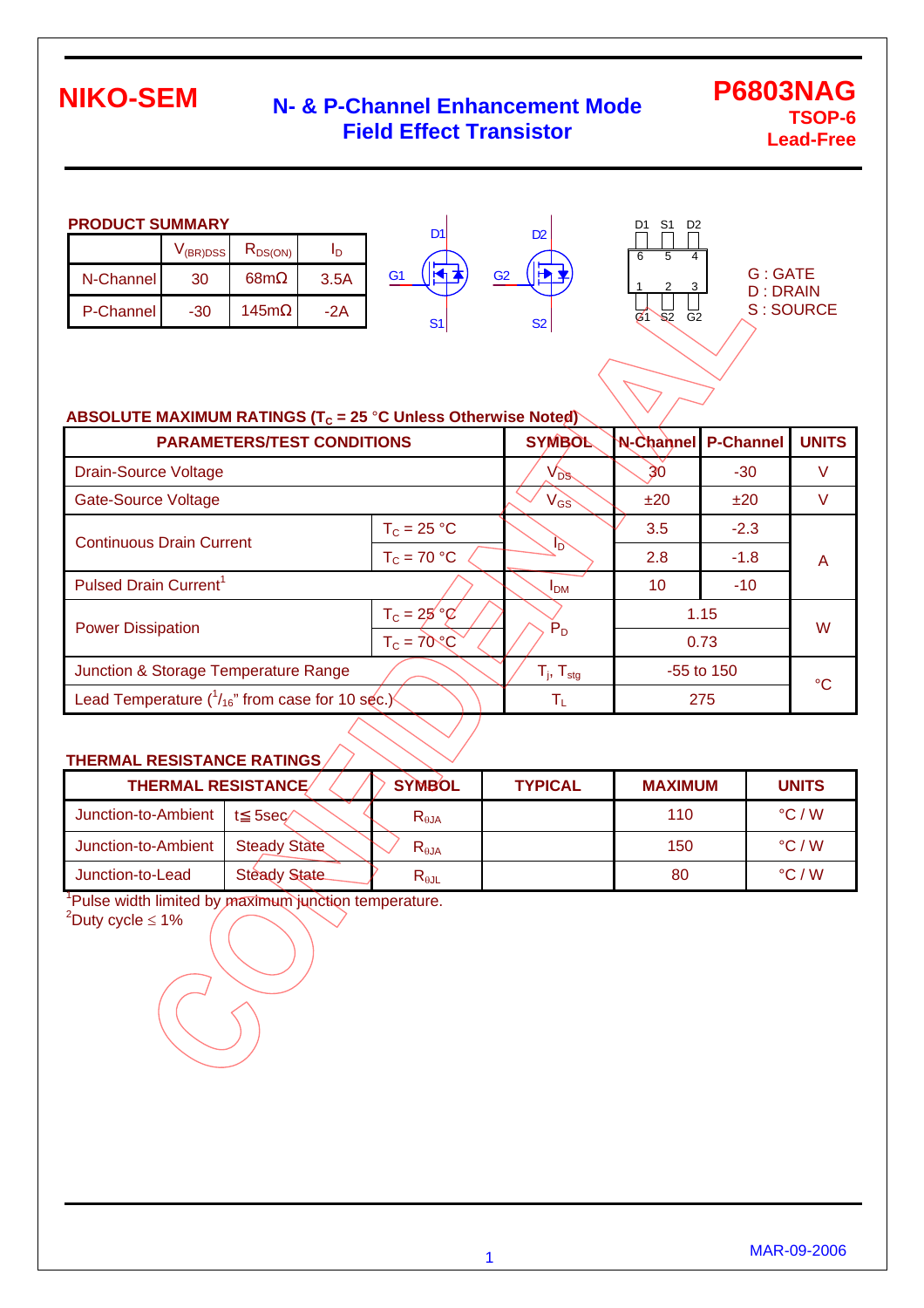## **N- & P-Channel Enhancement Mode Field Effect Transistor**

### **P6803NAG TSOP-6 Lead-Free**

| <b>ELECTRICAL CHARACTERISTICS (T<sub>C</sub> = 25 °C, Unless Otherwise Noted)</b> |                                         |                                                           |                          |                          | <b>LIMITS</b> |                |             |  |  |  |
|-----------------------------------------------------------------------------------|-----------------------------------------|-----------------------------------------------------------|--------------------------|--------------------------|---------------|----------------|-------------|--|--|--|
| <b>PARAMETER</b>                                                                  | <b>SYMBOL</b><br><b>TEST CONDITIONS</b> |                                                           |                          | <b>MIN</b>               |               | <b>TYP MAX</b> | <b>UNIT</b> |  |  |  |
| <b>STATIC</b>                                                                     |                                         |                                                           |                          |                          |               |                |             |  |  |  |
|                                                                                   |                                         | $V_{GS} = 0V$ , $I_D = 250 \mu A$                         | $N$ -Ch                  | 30                       |               |                |             |  |  |  |
| Drain-Source Breakdown Voltage                                                    | $V_{(BR)DSS}$                           | $V_{GS} = 0V$ , $I_D = -250 \mu A$                        | $P-Ch$                   | $-30$                    |               |                |             |  |  |  |
|                                                                                   |                                         | $V_{DS} = V_{GS}$ , $I_D = 250 \mu A$                     | $N = Ch$                 | $\overline{\mathcal{V}}$ | 1.5           | 2.5            | $\vee$      |  |  |  |
| <b>Gate Threshold Voltage</b>                                                     | $V_{GS(th)}$                            | $V_{DS} = V_{GS}$ , $I_D = -250 \mu A$                    | $\overrightarrow{P}$ -Ch | $-1$                     | $-1.5$        | $-2.5$         |             |  |  |  |
|                                                                                   |                                         | $V_{DS} = 0V$ , $V_{GS} = \pm 20V$                        | N-Ch                     |                          |               | ±100           |             |  |  |  |
| Gate-Body Leakage                                                                 | $I_{GSS}$                               | $V_{DS} = 0V, V_{GS} = \pm 20V$                           | $P$ -Ch                  |                          |               | ±100           | nA          |  |  |  |
|                                                                                   |                                         | $V_{DS} = 24V$ , $V_{GS} = 0V$                            | N-Ch                     |                          |               | 1              |             |  |  |  |
|                                                                                   |                                         | $V_{DS} = -24V$ , $V_{GS} = 0V$                           | P-Ch                     |                          |               | $-1$           | $\mu$ A     |  |  |  |
| Zero Gate Voltage Drain Current                                                   | $I_{\text{DSS}}$                        | $V_{DS}$ = 20V, $V_{GS}$ = 0V, $T_J$ = 55 °C              | N-Ch                     |                          |               | 10             |             |  |  |  |
|                                                                                   |                                         | $V_{DS}$ = -20 $V, V_{GS}$ =/0V, T <sub>J</sub> = 55 °C   | P-Ch                     |                          |               | $-10$          |             |  |  |  |
|                                                                                   |                                         |                                                           |                          |                          |               |                |             |  |  |  |
| On-State Drain Current <sup>1</sup>                                               | $I_{D(ON)}$                             | $V_{DS}$ = 5 $\check{V}$ , $V_{GS}$ = 10V                 | N-Ch                     | 8                        |               |                | A           |  |  |  |
|                                                                                   |                                         | $V_{DS}$ - 5V, V <sub>GS</sub> = -10V                     | P-Ch                     | $-8$                     |               |                |             |  |  |  |
|                                                                                   |                                         | $V_{GS} = 4.5V, I_D = 2A$                                 | N-Ch                     |                          | 75            | 98             | m           |  |  |  |
| On-State<br><b>Drain-Source</b>                                                   |                                         | $V_{GS} = -4.5V$ , $I_D = -1.5A$                          | P-Ch                     |                          | 185           | 245            |             |  |  |  |
| Resistance <sup>1</sup>                                                           | R <sub>DS(QN)</sub>                     | $V_{GS} = 10V$ , $I_D = 3.5A$                             | N-Ch                     |                          | 55            | 68             |             |  |  |  |
|                                                                                   |                                         | $V_{GS}$ = -10V, $I_D$ = -2.3A                            | P-Ch                     |                          | 115           | 145            |             |  |  |  |
| Forward Transconductance <sup>1</sup>                                             |                                         | $V_{DS} = 5V$ , $I_D = 2.5A$                              | N-Ch                     |                          | 4.5           |                | S           |  |  |  |
|                                                                                   | $g_{fs}$                                | $V_{DS} = -5V$ , $I_D = -2A$                              | P-Ch                     |                          | 3             |                |             |  |  |  |
| <b>DYNAMIC</b>                                                                    |                                         |                                                           |                          |                          |               |                |             |  |  |  |
| Input Capacitance                                                                 | $C_{iss}$                               |                                                           | N-Ch                     |                          | 200           |                |             |  |  |  |
|                                                                                   |                                         | N-Channel                                                 | P-Ch                     |                          | 190           |                | pF          |  |  |  |
| <b>Output Capacitance</b>                                                         | $C_{\rm oss}$                           | $V_{GS} = 0V$ , $V_{DS} = 15V$ , $f = 1MHz$               | N-Ch                     |                          | 40            |                |             |  |  |  |
| <b>Reverse Transfer Capacitance</b>                                               |                                         | P-Channel<br>$V_{GS} = 0V$ , $V_{DS} = -15V$ , $f = 1MHz$ | P-Ch<br>N-Ch             |                          | 60<br>20      |                |             |  |  |  |
|                                                                                   | C <sub>rss</sub>                        |                                                           | P-Ch                     |                          | 30            |                |             |  |  |  |
|                                                                                   |                                         |                                                           |                          |                          |               |                |             |  |  |  |

<sup>2</sup>MAR-09-2006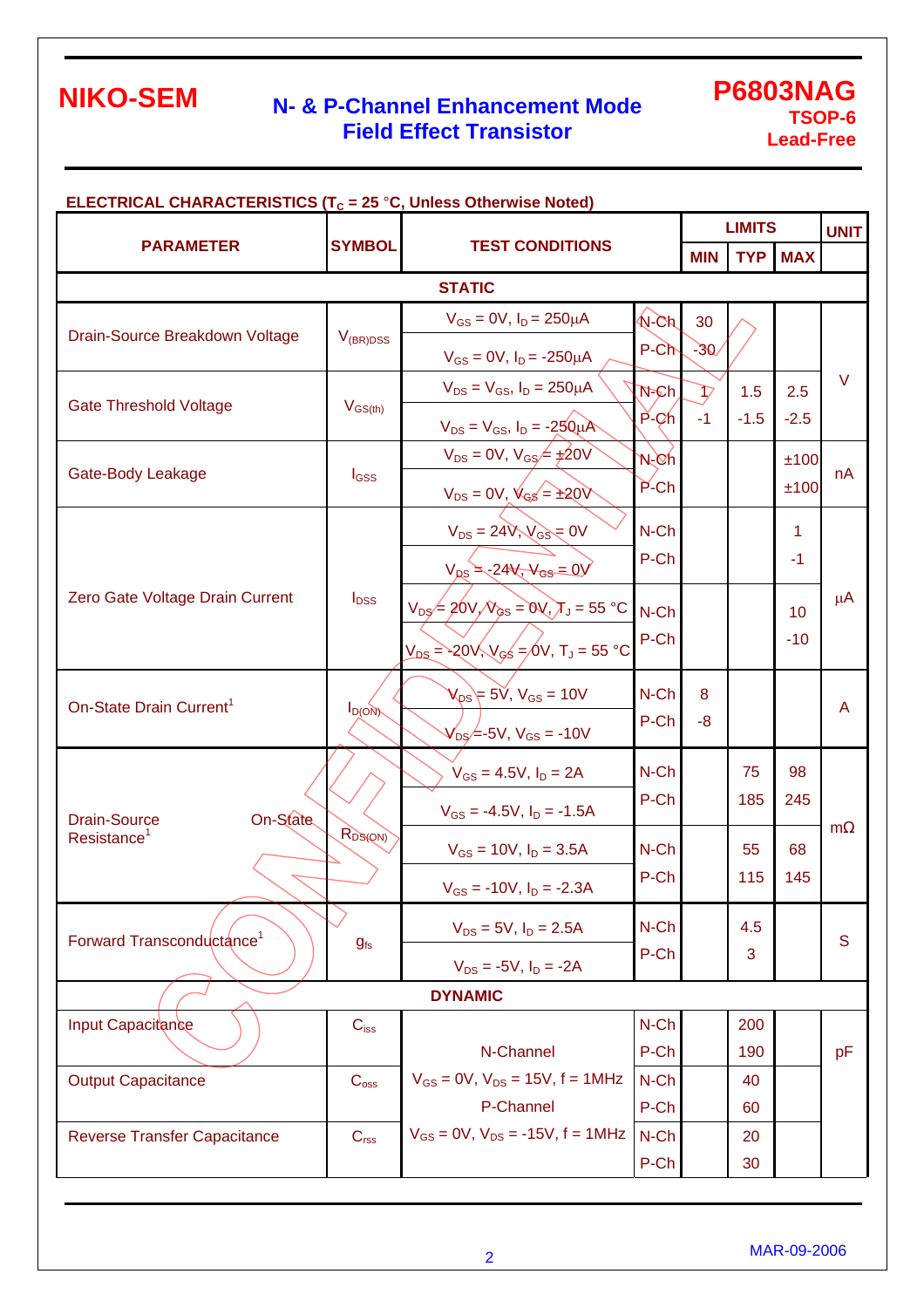### **N- & P-Channel Enhancement Mode Field Effect Transistor**

**P6803NAG TSOP-6 Lead-Free**

| Total Gate Charge <sup>2</sup>                                          | $Q_{g}$             | N-Channel                                                                      | $N$ -Ch       |  | 6.5            | 8.5             |        |  |  |
|-------------------------------------------------------------------------|---------------------|--------------------------------------------------------------------------------|---------------|--|----------------|-----------------|--------|--|--|
|                                                                         |                     | $V_{DS} = 0.5V_{(BR)DSS}$ , $V_{GS} = 10V$ ,                                   | P-Ch          |  | 4.5            | 6.0             |        |  |  |
|                                                                         |                     | $I_D = 2.5A$                                                                   | $N$ -Ch       |  | 1.2            |                 |        |  |  |
| Gate-Source Charge <sup>2</sup>                                         | $Q_{gs}$            | P-Channel                                                                      | P-Ch          |  | 1.2            |                 | nC     |  |  |
|                                                                         |                     | $V_{DS} = 0.5V_{(BR)DSS}$ , $V_{GS} = -10V$ ,                                  | $\sqrt{N-Ch}$ |  | A6             |                 |        |  |  |
| Gate-Drain Charge <sup>2</sup>                                          | $Q_{\text{gd}}$     | $I_D = -2A$                                                                    | $P-Ch$        |  | 0.9            |                 |        |  |  |
| Turn-On Delay Time <sup>2</sup>                                         |                     | N-Channel                                                                      | $N$ -Ch       |  | $\overline{7}$ | 11              |        |  |  |
|                                                                         | $t_{d(on)}$         |                                                                                | ₽≁Ch∕         |  | 8              | 12              |        |  |  |
| Rise Time <sup>2</sup>                                                  |                     | $V_{DS} = 15V$ , $R_L = 15V$                                                   | W-Ćhl         |  | 12             | 18              |        |  |  |
|                                                                         | $t_{\rm r}$         | $I_D \cong 1A$ , $V_{GS} = 10V$ , $R_{GEN} = 6$                                | R-Ch          |  | 11             | 18              |        |  |  |
| Turn-Off Delay Time <sup>2</sup>                                        |                     | P-Channel                                                                      | $N$ -Ch       |  | 12             | 18              | nS     |  |  |
|                                                                         | $t_{d(\text{off})}$ |                                                                                | P-Ch          |  | 14             | 21              |        |  |  |
| Fall Time <sup>2</sup>                                                  |                     | $V_{DS} = -15V, R_L = 15$<br>$I_D \approx -1A$ , $V_{GS} = -140V, R_{GEN} = 6$ | N-Ch          |  | $\overline{7}$ | 11              |        |  |  |
|                                                                         | $t_f$               |                                                                                | P-Ch          |  | 8              | 12 <sub>2</sub> |        |  |  |
| SOURCE-DRAIN DIODE RATINGS AND CHARACTERISTICS (T <sub>C</sub> = 25 °C) |                     |                                                                                |               |  |                |                 |        |  |  |
| Forward Voltage <sup>1</sup>                                            |                     | $\forall_{\mathsf{F}}\neq 0$ .8A, $\mathcal{N}_{\mathsf{GS}}=0$ V              | $N$ -Ch       |  |                | 1.2             | $\vee$ |  |  |
|                                                                         | $V_{SD}$            | $I_F = -0.8A$ , $N_{GS} = 0V$                                                  | P-Ch          |  |                | $-1.2$          |        |  |  |
| <b>Reverse Recovery Time</b>                                            | $t_{rr}$            | $I_F = 0.8$ A, dl $f/dt = 100$ A / $\mu$ S                                     | N-Ch          |  | 40             | 80              |        |  |  |
|                                                                         |                     | $H_E = -0.8$ Α΄, dl <sub>F</sub> /dt = 100Α / μS                               | P-Ch          |  | 40             | 80              | nS     |  |  |
|                                                                         |                     |                                                                                |               |  |                |                 |        |  |  |

 $1$ Pulse test : Pulse Width  $\leq 300$  usec, Duty Cycle  $\leq 2\%$ .

<sup>2</sup>Independent of operating temperature.

<sup>3</sup>Pulse width limited by maximum junction temperature.

#### **REMARK: THIS PRODUCT MARKED WITH "51YWW"**

**Orders for parts with Lead-Free plating can be placed using the PXXXXXXG parts name.**



**Marking Description:** 

- 5 N+P MOSFET
- 1 Serial Number
- Y Year
- W Week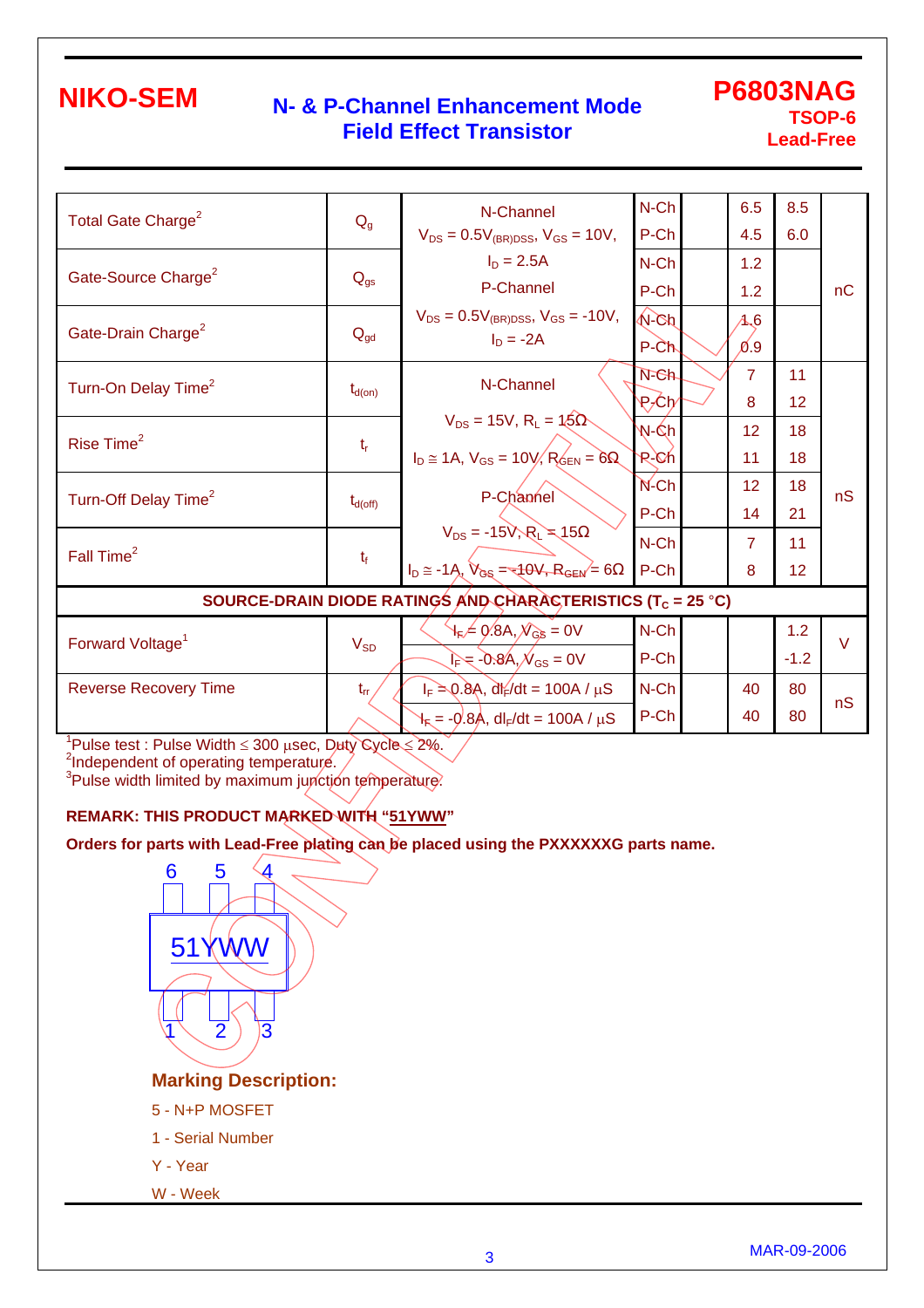### **N- & P-Channel Enhancement Mode Field Effect Transistor**

### **P6803NAG TSOP-6 Lead-Free**

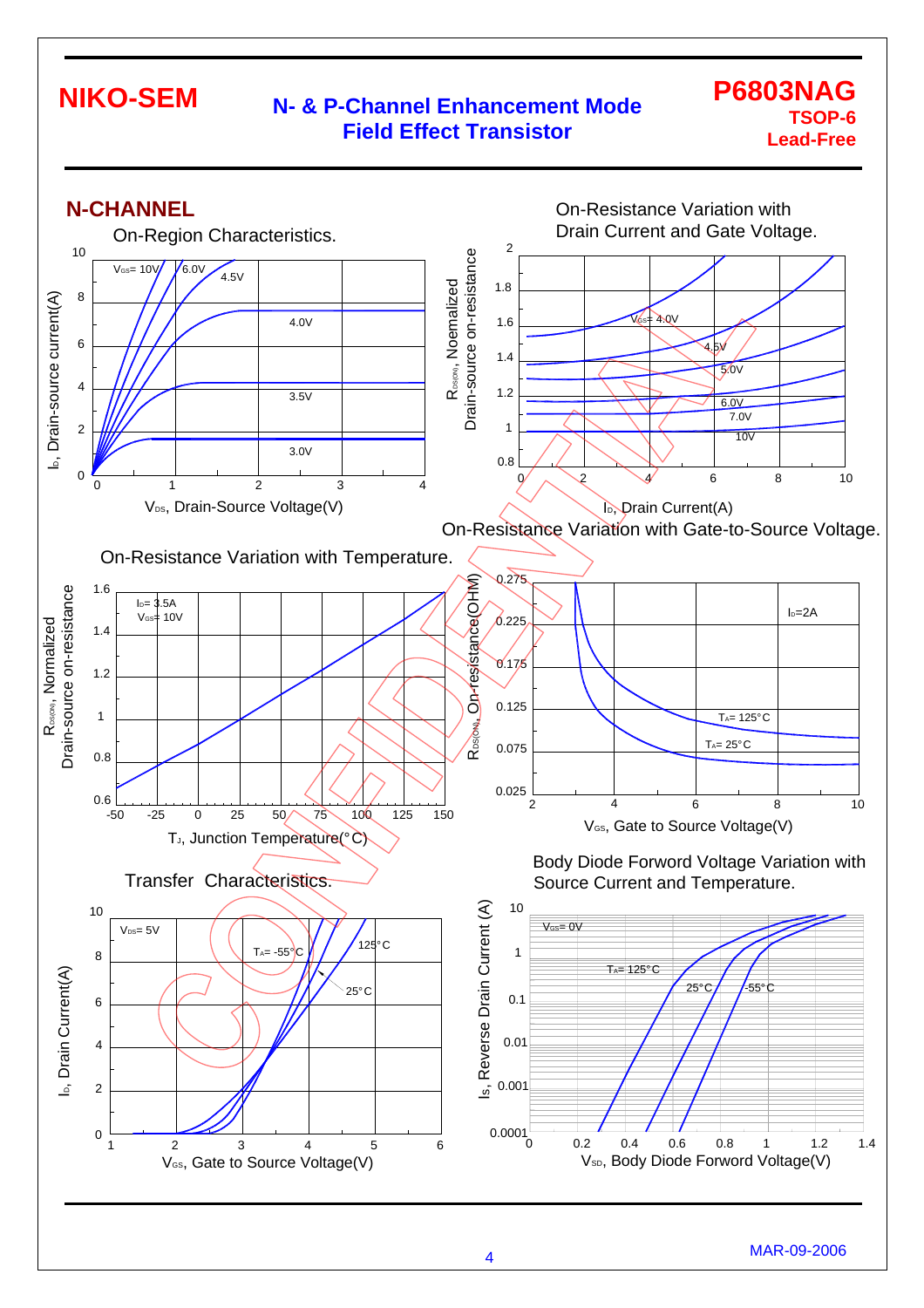## **N- & P-Channel Enhancement Mode Field Effect Transistor**

### **P6803NAG TSOP-6 Lead-Free**

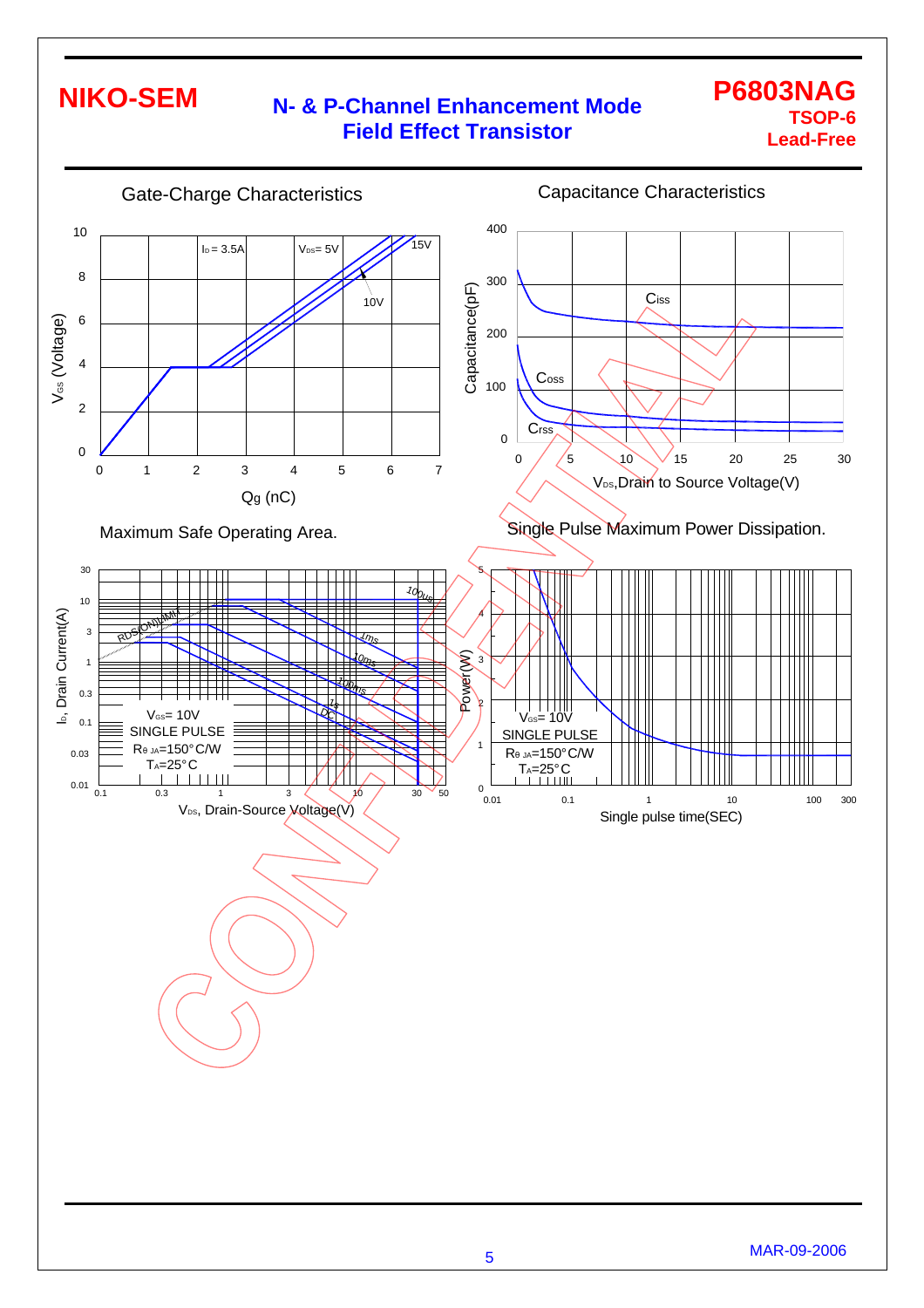### **N- & P-Channel Enhancement Mode Field Effect Transistor**

### **P6803NAG TSOP-6 Lead-Free**

### **P-CHANNEL**

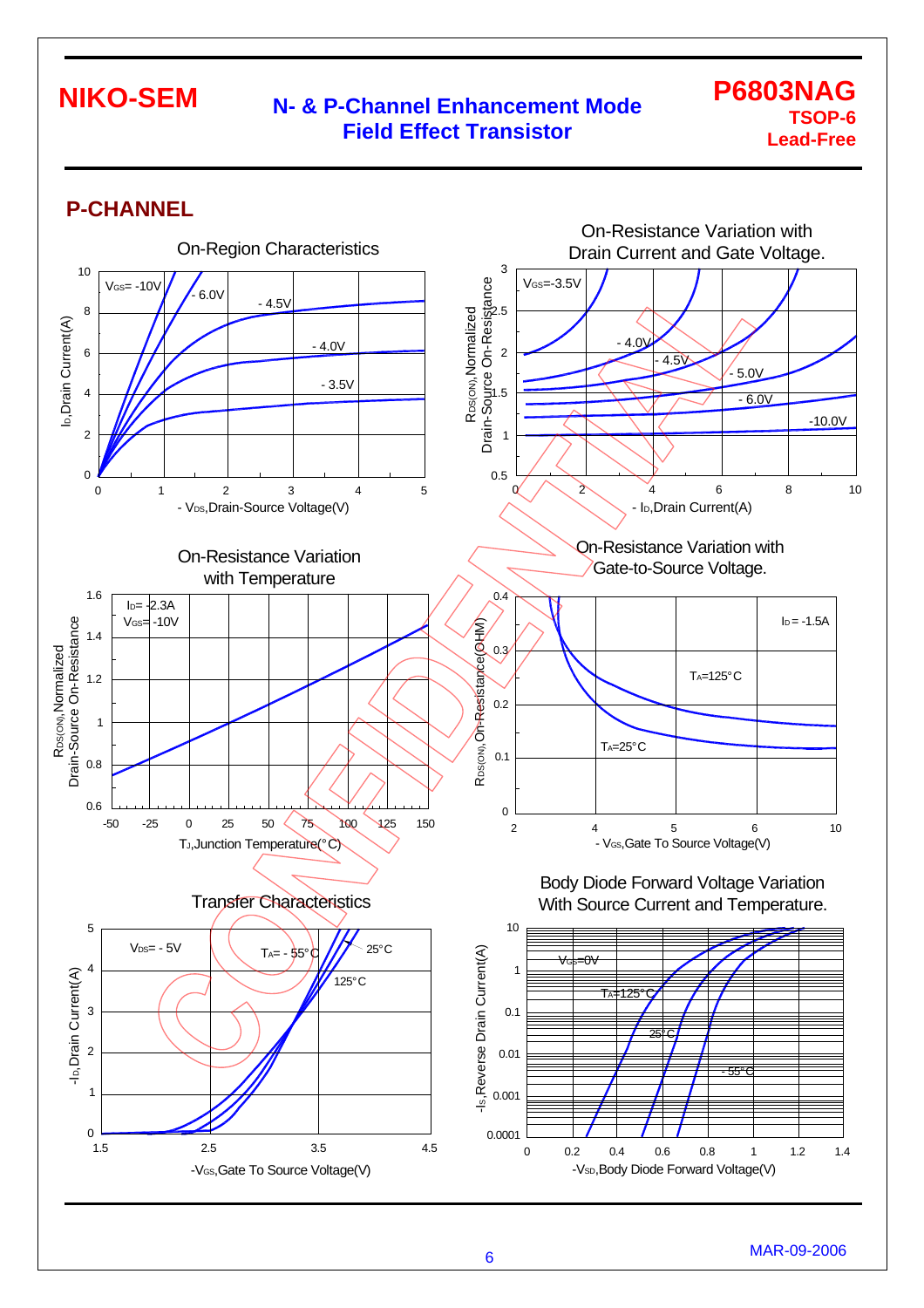## **N- & P-Channel Enhancement Mode Field Effect Transistor**

### **P6803NAG TSOP-6 Lead-Free**